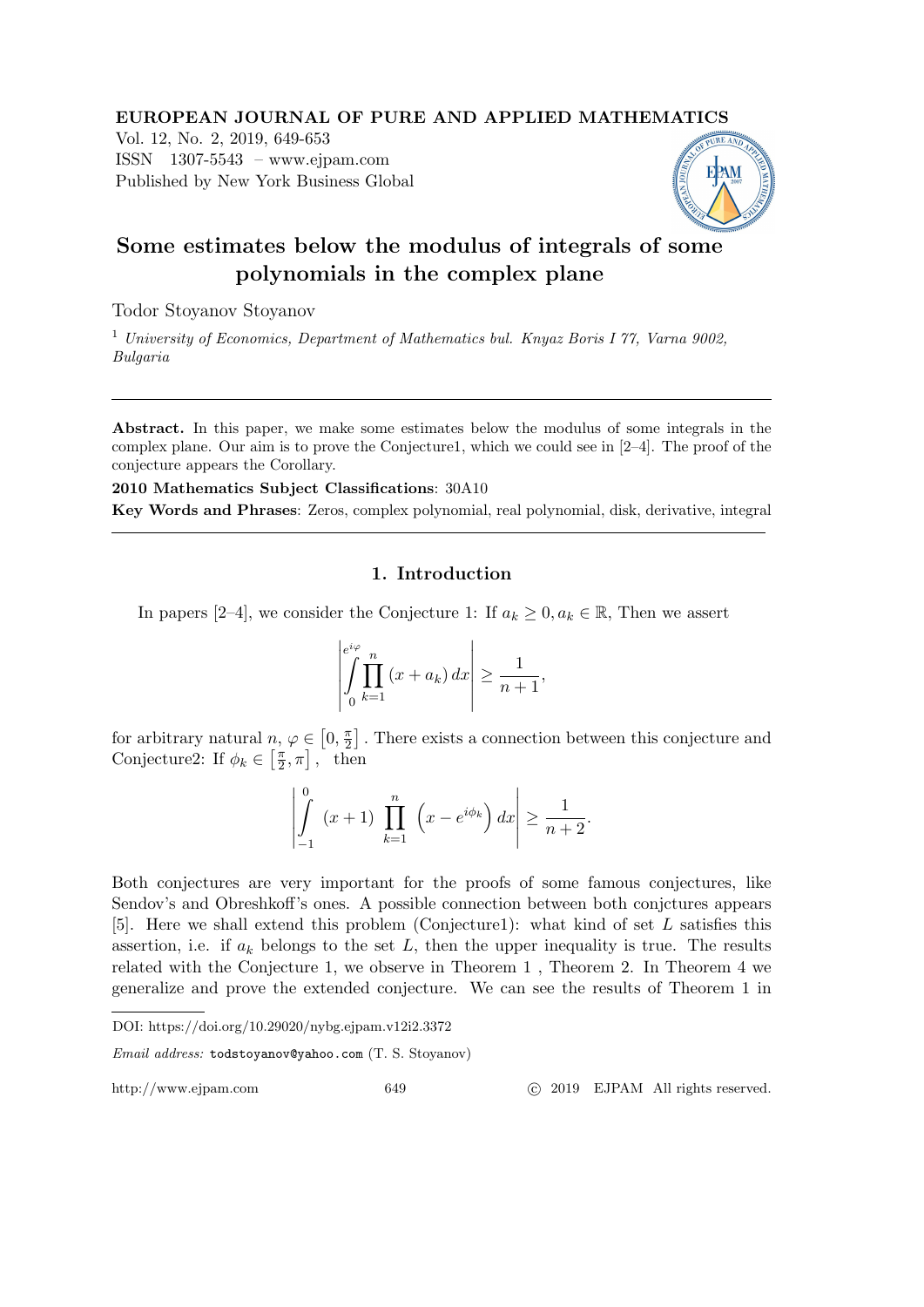[2, 4]. Such one of Theorem 2 could be seen in [3]. Many authors use some modulus of some integrals in the complex plane for various estimates in their works. For example we can see how Bojanov and Rahman in [1] use this method. These estimates are explored for the localization of the zeros of some polynomials. The results are useful in the (open) problems of [6–9].

#### 2. Related Results

**Theorem 1.** Let  $k = 1, 2, ..., n, n \in \mathbb{N}, a_k \in [0, 1]$   $\varphi \in [0, \frac{\pi}{2}]$  $\frac{\pi}{2}$ . Then the function

$$
\left| \int_{-1}^{e^{i\varphi}} x \prod_{k=1}^{n} (x + a_k) dx \right| \ge \frac{1}{n+2}
$$

for  $n = 1, 2, 3$ .

**Theorem 2.** let  $k \in \mathbb{N}, a \in \mathbb{R}, a \in [0,1]$ . Then the function

$$
\left| \int_{0}^{i} x \quad (x+a)^{k} \, dx \right| \ge \frac{1}{n+2}.
$$

#### 3. Preliminaries

We note:

 $D(a, r) = \{z \in \mathbb{C} : |z - a| < r\}$  is the open disk with center a and radius r.  $\overline{D}(0,r) = \{z \in \mathbb{C} : |z-a| \leq r\}$  is the closed disk with center a and radius r.  $A = \{z \in \mathbb{C}, Re z \leq 0\}$  is the left semiplane.

#### 4. Main Results

**Theorem 3.** We consider a polynomial  $r(z) = z^{n-1} + r_{n-1}z^{n-1} + ... + r_1z + r_0$ . where  $r_k \in \mathbb{R}, n \geq 1, n \in \mathbb{N}, k = \overline{0, n-1}.$  The zeros  $z_k$  of  $r(z)$  satisfy the condition  $Re z_k \leq 0.$  If  $a \geq 0$ , then  $I = n \int_a^a$  $\boldsymbol{0}$  $r(z) dz \geq a^n$ .

*Proof.* Let  $r(z) = (z + a_1)(z + a_2) ... (z + a_1)(z - b_1)(z - \overline{b_1}) ... (z - b_s)(z - \overline{b_s})$ , where  $1+2s = n-1, a_k \geq 0, b_m \in \mathbb{C}, k = \overline{1, l}, m = \overline{1, s}, a_k \in \mathbb{R}, k, m \in \mathbb{N}$ . and  $b_m = \rho_m e^{i\varphi m}, \rho_m \geq 0$  $0, \varphi_m \in \left[\frac{\pi}{2}\right]$  $\left[\frac{\pi}{2}, \pi\right]$ ,  $(z - b_m) (z - \overline{b_m}) = z^2 - 2\rho_m \cos \varphi_m z + \rho_m^2 \ge z^2$ . Then  $\begin{bmatrix} a \\ n \end{bmatrix}$ 0  $r(z) dz = n \int_a^b$ 0  $\left( z+a_{1}\right) \left( z+a_{2}\right) ...\left( z+a_{1}\right) \left( z-b_{1}\right) \left( z-\overline{b_{1}}\right) ...\left( z-b_{s}\right) \left( z-\overline{b_{s}}\right) d\geq$  $\int_a^a$ 0  $z^{n-1}dz = a^n.$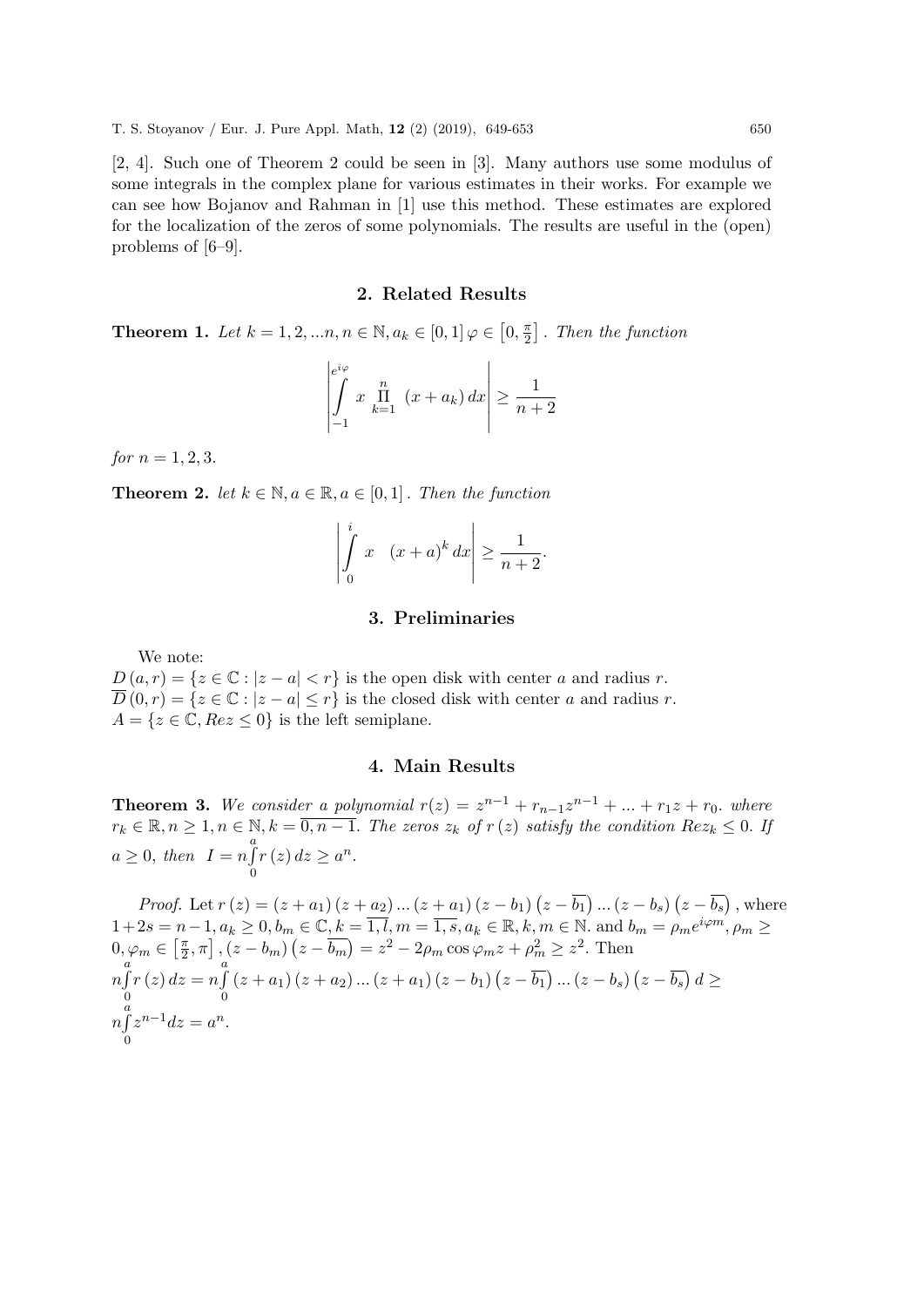**Theorem 4.** We consider a polynomial  $r(z) = z^{n-1} + r_{n-1}z^{n-2} + ... + r_1z + r_0$ , where  $r_k \in \mathbb{R}, n \geq 1, n \in \mathbb{N}, k = \overline{0, n-1}.$  The zeros  $z_k$  of  $r(z)$  satisfy the condition  $z_k \in \mathbb{R}$  $A \setminus D(z_0, a) \setminus D(\overline{z_0}, a)$ ,  $z_0 = ae^{i\theta_0}$ , where  $a \geq 0, \theta_0 \in [0, \frac{\pi}{2}]$  $\frac{\pi}{2}$ . Then

$$
I = \left| n \int_{0}^{z_0} r(z) dz \right| \geq a^n.
$$

*Proof.* Let us put  $v(\theta) = ae^{i\theta}, \theta \in [0, \theta_0], I + 2s = n - 1$ ,

$$
r(z) = \prod_{p=1}^{l} (z + a_p) \prod_{p=1}^{s} (z - b_p) (z - \overline{b_p}),
$$

 $l, s \in \mathbb{N}$  (one of the factors could be not existing, i.e.,  $l = 0$  or  $s = 0$ ). We put  $f(\theta) = n$  $v(\theta)$ R  $\boldsymbol{0}$  $r(z) dz, g(\theta) = f(\theta) \cdot f(\theta)$ . Let us calculate

$$
\frac{dg}{d\theta} = n \left[ r \left( v \left( \theta \right) \right) \frac{dv}{d\theta} \overline{f} \left( \theta \right) + r \left( \overline{v} \left( \theta \right) \right) \frac{dv}{d\theta} f \left( \theta \right) \right],
$$

$$
\frac{dv}{d\theta} = \frac{dae^{i\theta}}{d\theta} = iae^{i\theta},
$$

and if we put

$$
U_0 = v(\theta) = ae^{i\theta}, U_p = v(\theta) + a_p, p = \overline{1, l}, U_{l+2p+1} = v(\theta) - b_p,
$$

$$
U_{l+2p+2} = v(\theta) - \overline{b_p}, p = \overline{0, s-1}.
$$

Knowing

$$
\frac{df}{d\theta}.\Pi_{p=0}^{n-1}\overline{U_p} = \frac{d\overline{f}}{d\theta}.\Pi_{p=0}^{n-1}U_p,
$$

we have

$$
\frac{dg}{d\theta} = in \left[ \overline{f}(\theta) \prod_{p=0}^{n-1} U_p - f(\theta) \prod_{p=0}^{n-1} \overline{U_p} \right],
$$

$$
\frac{d^2g}{d\theta^2} = n \left[ 2 \frac{df}{d\theta} \prod_{p=0}^{n-1} \overline{U_p} + i \frac{d\Pi_{p=0}^{n-1} U_p}{d\theta} \overline{f}(\theta) - i \frac{d\Pi_{p=0}^{n-1} \overline{U_p}}{d\theta} f(\theta) \right],
$$

$$
\frac{d^2g}{d\theta^2} = n \left[ 2n \prod_{p=0}^{n-1} |U_p|^2 - \left( U_0 \sum_{p=0}^{n-1} \Pi_{j \neq p} U_j \right) \overline{f}(\theta) - \left( \overline{U_0} \sum_{p=0}^{n-1} \Pi_{j \neq p} \overline{U_j} \right) f(\theta) \right],
$$

$$
\frac{d^2g}{d\theta^2} = 2n \left[ n \prod_{p=0}^{n-1} |U_p|^2 - Re \left( U_0 \sum_{p=0}^{n-1} \Pi_{j \neq p} U_j \right) \overline{f}(\theta) \right],
$$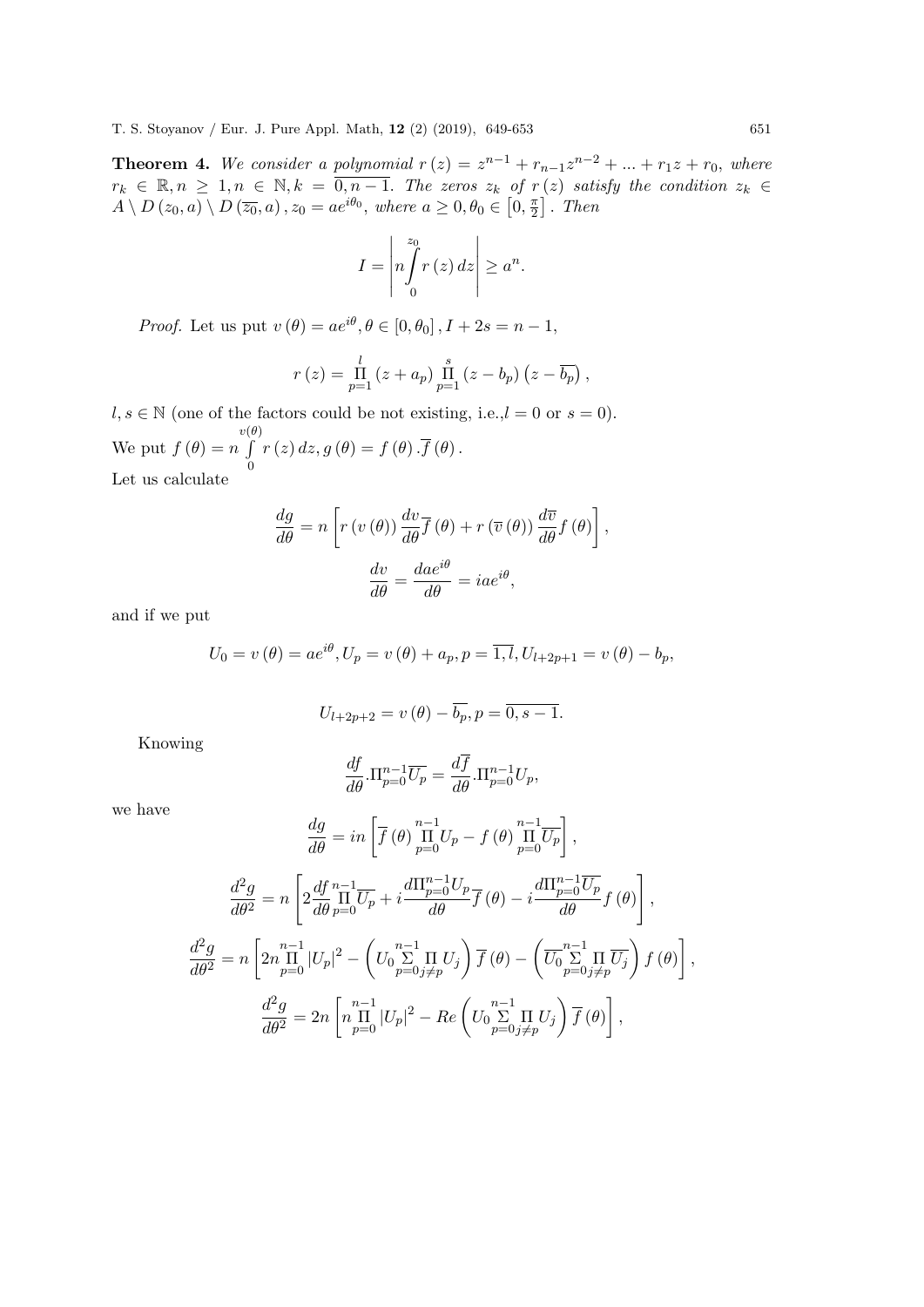$$
\frac{d^2g}{d\theta^2} \ge 2n \prod_{p=0}^{n-1} |U_p| \left[ n \prod_{p=0}^{n-1} |U_p| - \frac{\left| U_0 \sum_{p=0}^{n-1} \prod_{j \neq p} U_j \right| \cdot \left| \overline{f}(\theta) \right|}{\Pi_{p=0}^{n-1} U_p} \right]
$$

If we note

$$
B = \{ A \setminus D(z, a) \setminus D(\overline{z}, a) \}, B_0 = \{ A \setminus D(z_0, a) \setminus D(\overline{z_0}, a) \}
$$

and since

$$
\theta \in [0, \theta_0] \Longrightarrow B_0 \subset B, i.e., |U_p(\theta)| \ge a, p = \overline{1, n-1}.
$$

If we assume

$$
|f(\theta)| = |\overline{f}(\theta)| \le a^n,
$$

then

$$
\frac{d^2g}{d\theta^2} \ge 2n \prod_{p=0}^{n-1} |U_p| \left[ na a^{n-1} - \left( 1 + \left| \frac{U_0}{U_1} \right| + \dots + \left| \frac{U_0}{U_{n-1}} \right| \right) . a^n \right]
$$
  
\n
$$
\ge 2na \cdot \prod_{p=0}^{n-1} |U_p| \left[ na^{n-1} - \left( 1 + \frac{a(n-1)}{a} \right) . a^{n-1} \right] = 0.
$$

Then

$$
\frac{d^2g}{d\theta^2} \ge 0.
$$

Hence

$$
\frac{dg}{d\theta}(\theta) \ge \frac{dg}{d\theta}(0) = 0.
$$

Consequently  $g(\theta_0) > g(0)$ , i.e.,  $|f(\theta_0)| > a^n$ , according to the proof of Theorem 3. Therefore  $a^n < |f(\theta_0)| \le a^n$ , which is impossible. The contradiction proves the Theorem 4.

Corollary. If in the condition of Theorem 4, we put  $a=1$ , and  $s=0$ , i.e., all the zeros of  $r(z)$  are real and negative, then we get that the Conjecture 1 is true.

## Acknowledgements

This research was financed from University of Economics of Varna research grants No. 19 2018-04-27

.